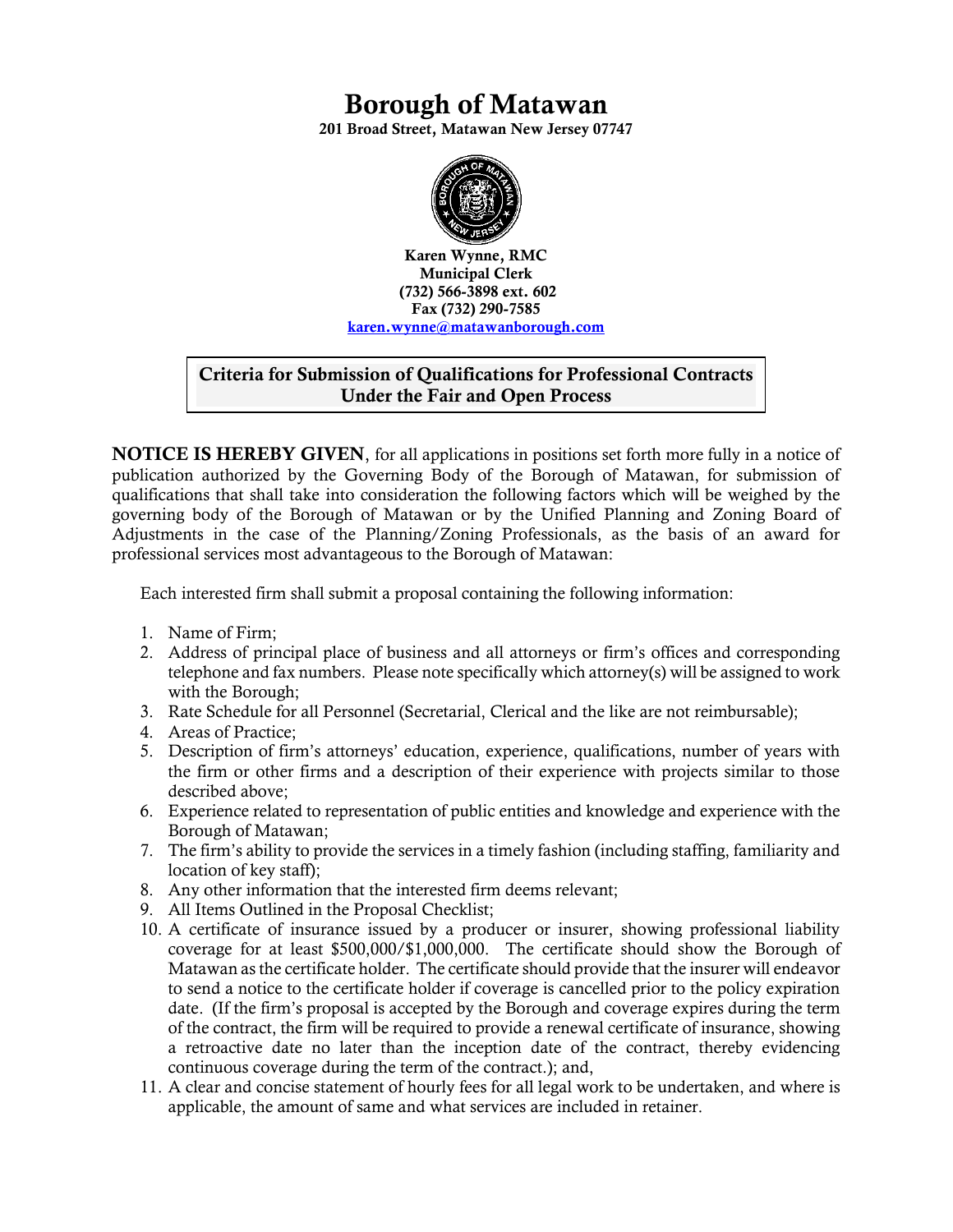#### **Selection Criteria**

The selection criteria used in awarding a contract or agreement for professional services as described herein shall include:

- 1. Qualifications of the firm and the individual(s) who will perform the tasks;
- 2. Experience of the firm and the individual(s) who will perform the tasks;
- 3. References for the firm and the individual(s) who will perform the tasks; and
- 4. The firm's ability to perform the tasks in a timely fashion, including staffing and familiarity with the municipality.

Selection of professionals shall be solely on the governing body's evaluation of the submitted material in the criteria set forth in this document.

Applicants must submit all materials (including one (1) hard copy plus one (1) CD copy) in a sealed envelope addressed to the Municipal Clerk of the Borough of Matawan, 201 Broad Street, Matawan, NJ 07747, and shall be received on or before Friday, November 20, 2020 at or before 10:00 AM.

The Borough will not be responsible for submissions forwarded through the U.S Mail or any delivery service if lost in transit at any time before submission opening, or if hand-delivered to incorrect location.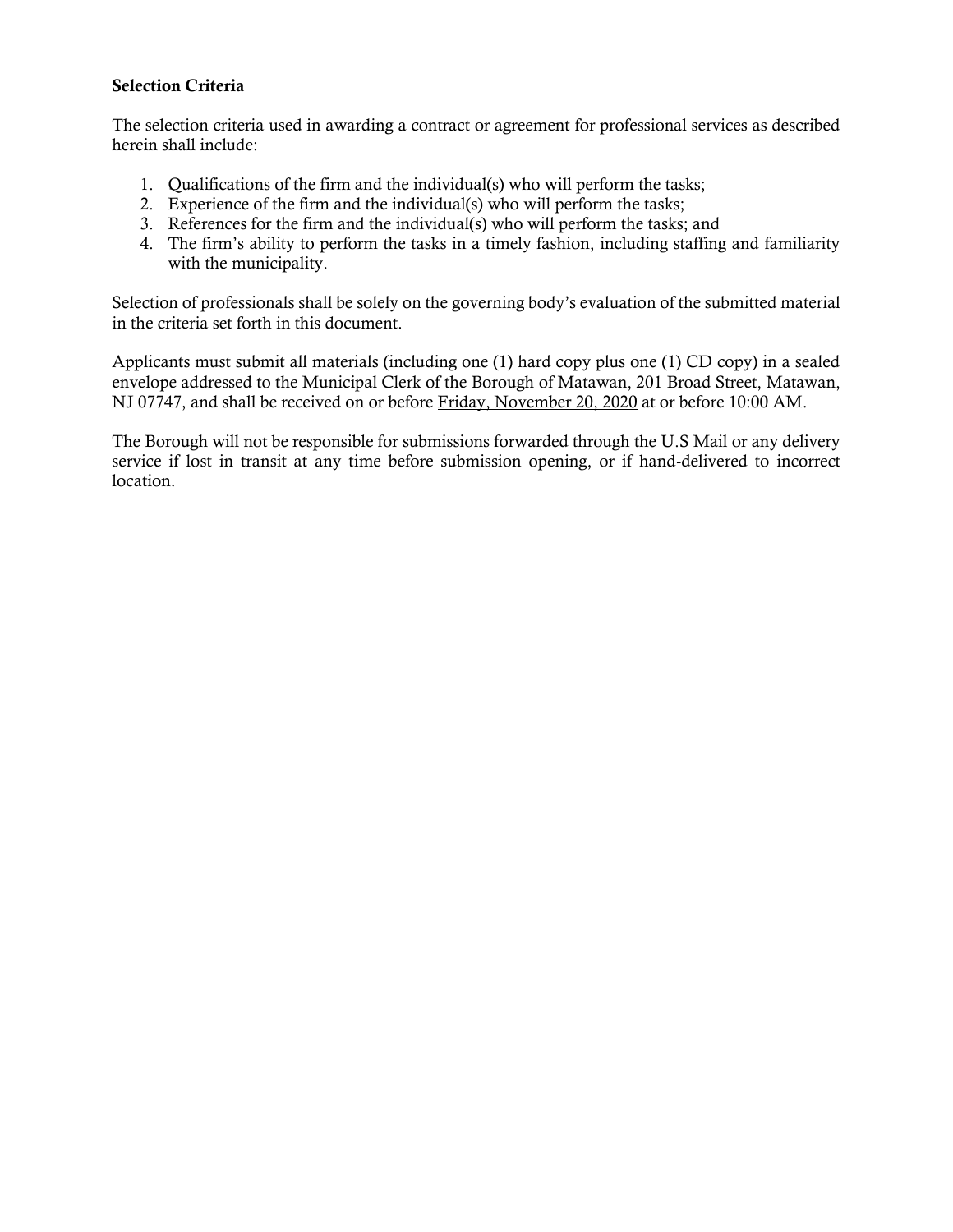### **Public Notice**

### **SOLICITATION OF RESPONSES TO REQUEST FOR QUALIFICATIONS**

NOTICE IS HEREBY GIVEN that the Borough of Matawan is accepting response to request for qualifications for the Borough of Matawan during the calendar year 2021:

Borough Appraiser Borough Architect Borough Attorney Borough Auditor (includes LOSAP Audit) Borough Bond Attorney Borough COAH Attorney Borough Conflict Attorney Borough Conflict Engineer Borough Engineer Borough Financial Advisor Borough Grant Consultant Borough Labor Attorney Borough Planner Borough Property & Casualty Insurance Broker Borough Prosecutor Borough Public Defender Borough Redevelopment Attorney Borough Redevelopment Engineer Borough Redevelopment Planner Planning/Zoning Board Attorney Planning/Zoning Board Engineer/Planner Special Counsel Pool Special Projects Engineering Pool

All responses shall be submitted to Karen Wynne, Borough Clerk, Borough of Matawan, 201 Broad Street, Matawan, NJ 07747 no later than 10:00 AM, Friday, November 20, 2020.

Responses shall be submitted in the following manner: one (1) printed copy and one (1) copy submitted in electronic format (CD). All responses are to be clearly labeled which shall include the following information: Borough of Matawan, Name and Address of Respondent, Year and Position (or Appointment Respondent is applying for), and Date of Response.

The Borough will not be responsible for submissions forwarded through the U.S Mail or any delivery service if lost in transit at any time before submission opening, or if hand-delivered to incorrect location.

Responses are being solicited in accordance with fair and open process as set forth by PL 2004, Chapter 19 (as amended by PL 2005, c 51) NJSA 19:44-20.4 et seq.

A copy of the request for qualifications document may be obtained at the Office of the Borough Clerk, Borough of Matawan, 201 Broad Street, Matawan, NJ during normal business hours, by contacting the Clerk at [karen.wynne@matawanborough.com](mailto:karen.wynne@matawanborough.com) or on the Borough's website [www.matawanborough.com.](http://www.matawanborough.com/)

Karen Wynne, RMC Municipal Clerk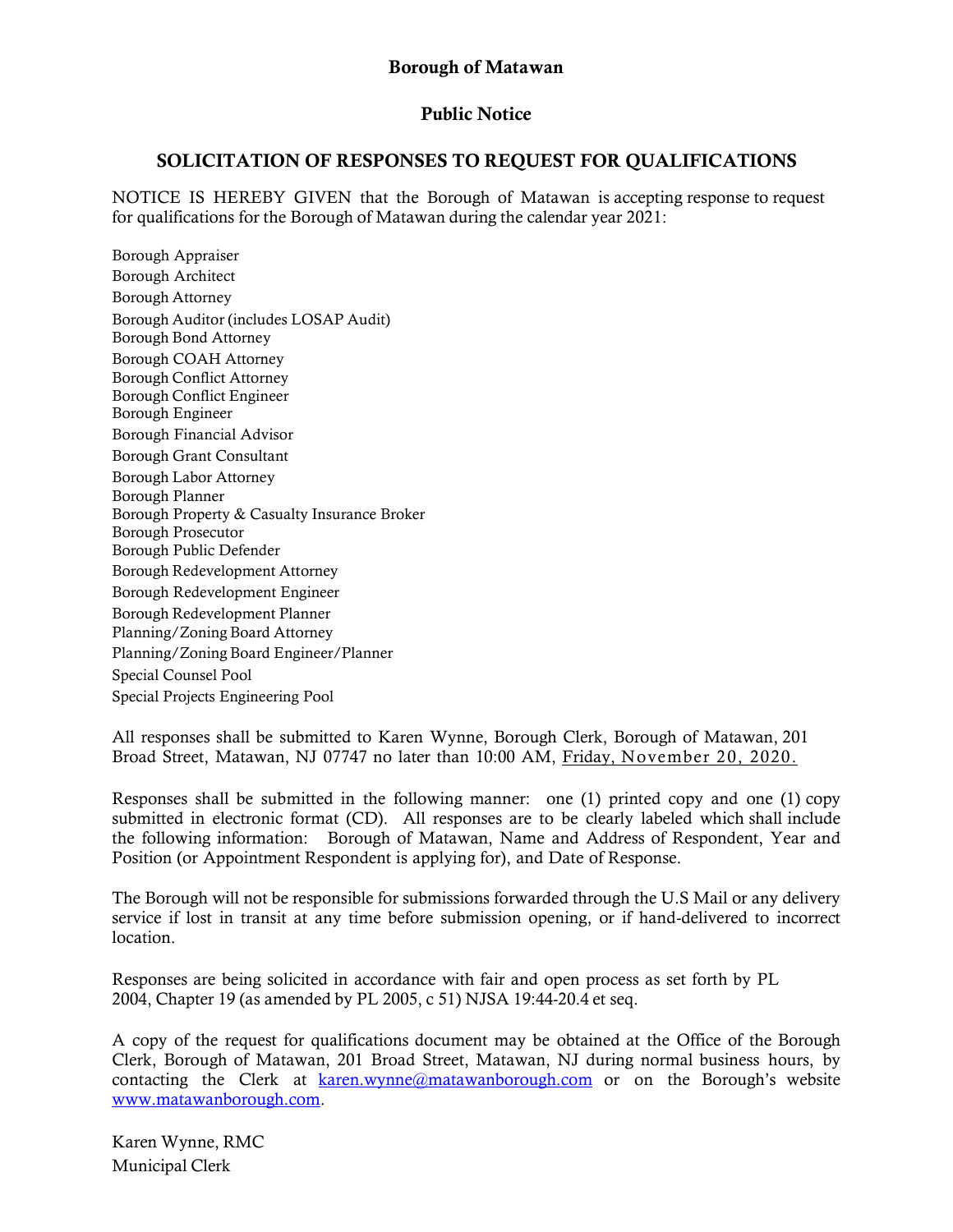### **PROPOSAL CHECKLIST**

Items required (Owner's Checkmarks) Items submitted with proposal (Respondent's INITIALS)

### **A. FAILURE TO SUBMIT ANY OF THESE ITEMS WITH PROPOSAL IS MANDATORY CAUSE FOR REJECTION OF PROPOSAL**

| Respondent's Proposal (including one (1) hard copy plus one (1) CD copy)                                                                                                   |  |
|----------------------------------------------------------------------------------------------------------------------------------------------------------------------------|--|
| Rate Schedule for all Personnel<br>(Secretarial, Clerical and the like are not reimbursable)                                                                               |  |
| Acknowledgement of receipt of addenda or revisions (if any)                                                                                                                |  |
| Copy of NJ Business Registration Certificate - Respondent                                                                                                                  |  |
| Statement of Ownership                                                                                                                                                     |  |
| Stockholder Disclosure Certification                                                                                                                                       |  |
| Affirmative Action Compliance Notice                                                                                                                                       |  |
| Equal Employment Opportunity Language                                                                                                                                      |  |
| Americans with Disabilities Act of 1990 Language                                                                                                                           |  |
| Disclosure of Investment Activities in Iran Form                                                                                                                           |  |
| PREFERRED AT TIME OF PROPOSAL SUBMISSION, BUT MANDATORY WHEN<br><b>B.</b><br><b>INDICATED</b><br>Public Disclosure Statement – At least 10 days prior to award of contract |  |
| C. FAILURE TO SUBMIT THESE ITEMS AT TIME OF PROPOSAL MAY BE CAUSE FOR<br><b>REJECTION OF PROPOSAL</b>                                                                      |  |
| Non-Collusion Affidavit                                                                                                                                                    |  |
| Certificate of Professional Liability Insurance                                                                                                                            |  |
| THE UNDERSIGNED RESPONDENT HEREWITH SUBMITS THE DOCUMENTS INDICATED ABOVE                                                                                                  |  |
| PRINT NAME OF RESPONDENT:                                                                                                                                                  |  |
| SIGNED BY:                                                                                                                                                                 |  |
| PRINT NAME AND TITLE:                                                                                                                                                      |  |
| DATE:                                                                                                                                                                      |  |

#### *THIS CHECKLIST SHOULD BE INITIALED AND SIGNED WHERE INDICATED AND RETURNED WITH ALL ITEMS*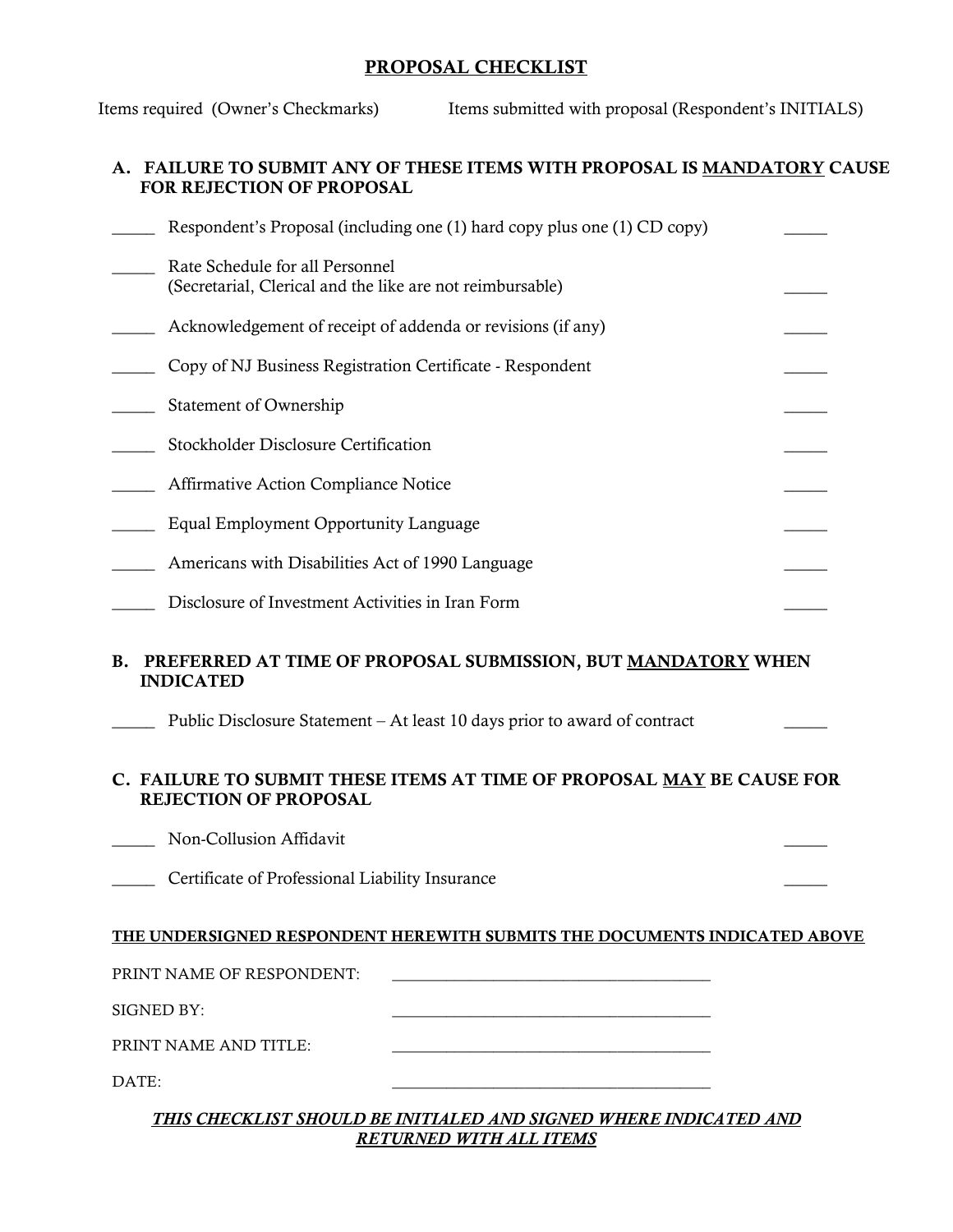# **BOROUGH OF MATAWAN ACKNOWLEDGEMENT OF RECEIPT OF ADDENDA OR REVISIONS**

**(if any)**

**(Pursuant to Public Law 1999, Chapter 39)**

|                                     |       | $\rm I,$ $\overline{\phantom{a}}$                          |                                       |  |
|-------------------------------------|-------|------------------------------------------------------------|---------------------------------------|--|
|                                     |       |                                                            |                                       |  |
|                                     |       | hereby acknowledges that receipt of the following Addenda: |                                       |  |
| Notice, Revision or<br>Addendum No. | Dated | Title or Description                                       | Acknowledgement Receipt<br>(Initials) |  |
|                                     |       | <u> 1989 - Johann Barbara, martin a</u>                    |                                       |  |
|                                     |       |                                                            |                                       |  |
|                                     |       |                                                            |                                       |  |
|                                     |       |                                                            |                                       |  |
|                                     |       |                                                            |                                       |  |
|                                     |       |                                                            |                                       |  |
| No addenda were received            |       |                                                            |                                       |  |
|                                     |       |                                                            |                                       |  |
|                                     |       |                                                            |                                       |  |
| (Print or Type)                     |       |                                                            |                                       |  |
|                                     |       |                                                            |                                       |  |
| Date:                               |       |                                                            |                                       |  |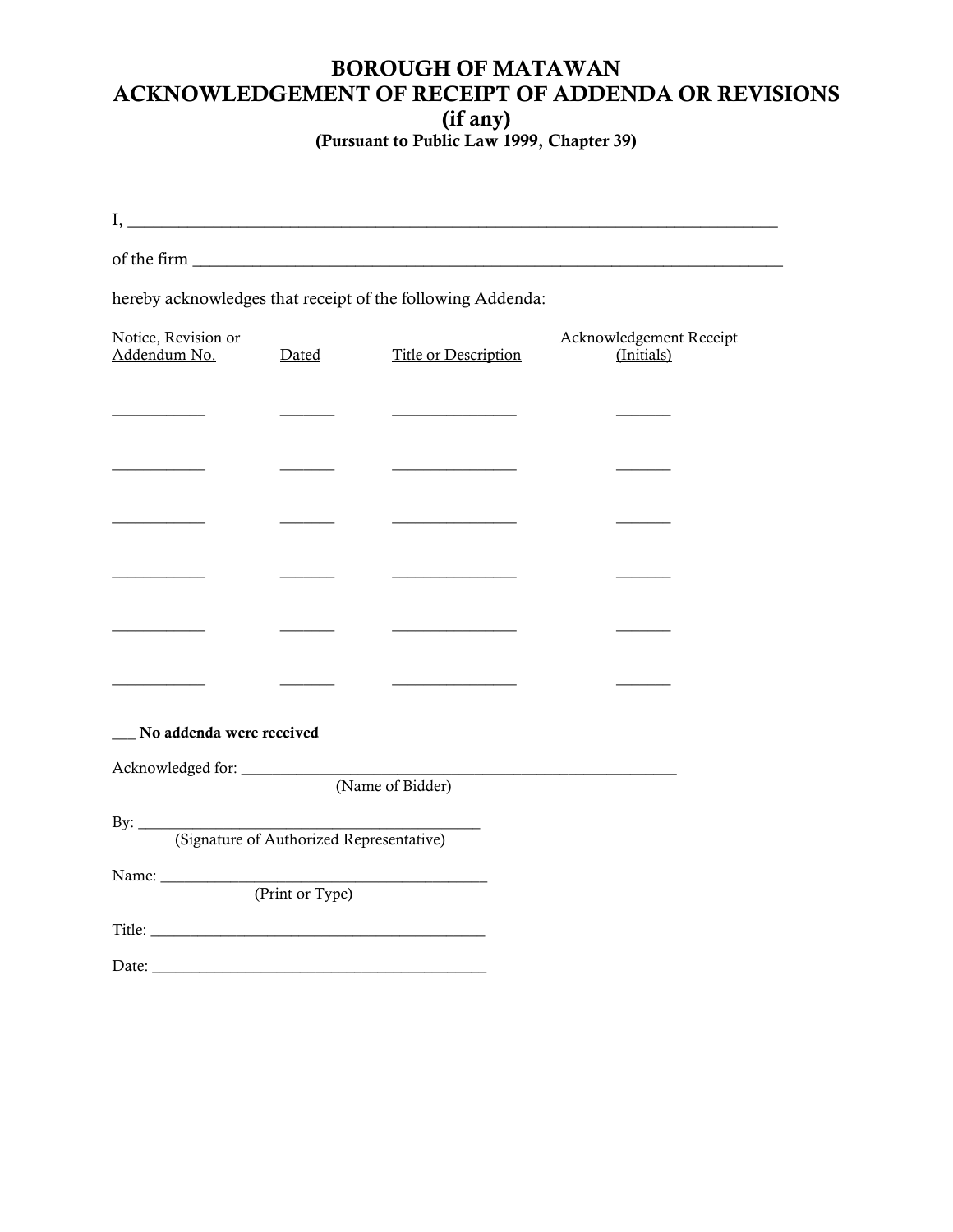## **NJS BUSINESS REGISTRATION CERTIFICATE SAMPLE**

Page 1 of 1



| the company of the second control of<br>a conserver to several manager<br>THE R. P. LEWIS CO., LANSING, MICH. 49-14039-1-120-2<br><b>STATE OF NEW JERSEY</b><br><b>BUSINESS REGISTRATION CERTIFICATE</b> |
|----------------------------------------------------------------------------------------------------------------------------------------------------------------------------------------------------------|
| $\lambda$ , and $\lambda$<br>2. St., T., 10. Molton Automobile Street, Automobile Street W. 2<br>An integration and a control of the<br>TAX REG TEST ACCOUNT                                             |
|                                                                                                                                                                                                          |
| 847 ROEBLING AVE<br>TRENTON, NJ 08611                                                                                                                                                                    |
| <b>Certificate Number:</b><br>1093907                                                                                                                                                                    |
| October 14, 2004                                                                                                                                                                                         |
| <b>Service</b><br>A R. S. LEWIS CO., LANSING MICH. 49-14039-1-120-2<br>The contract of the contract of the contract of the contract of the con-<br>For Office Use Only:<br>20041014112823533             |
|                                                                                                                                                                                                          |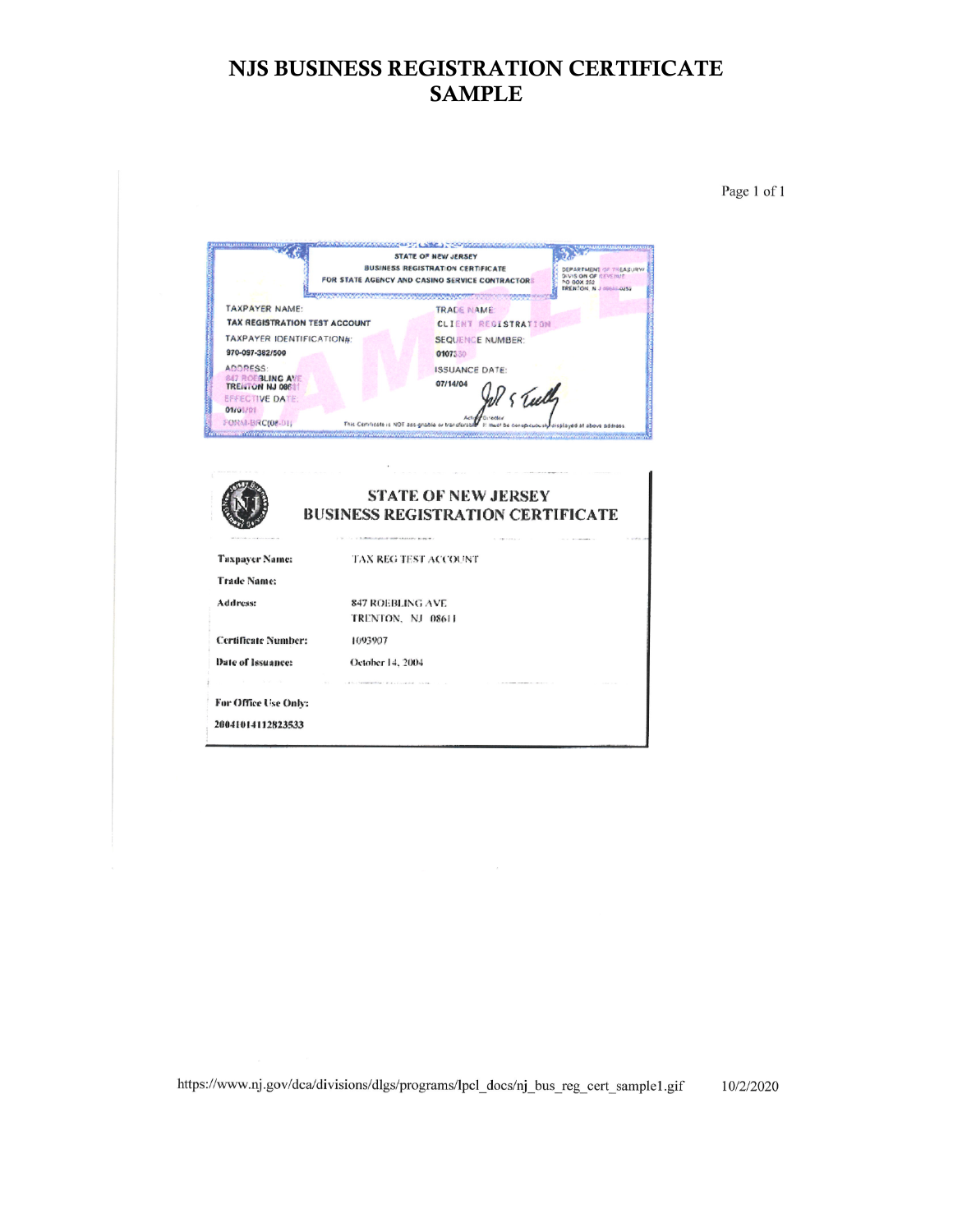### **STATEMENT OF OWNERSHIP DISCLOSURE**

N.J.S.A. 52:25-24.2 (P.L. 1977, c.33, as amended by P.L. 2016, c.43)

**This statement shall be completed, certified to, and included with all bid and proposal submissions. Failure to submit the required information is cause for automatic rejection of the bid or proposal.**

| Name of                                                                          |
|----------------------------------------------------------------------------------|
| Organization:                                                                    |
| Organization<br><b>Address:</b>                                                  |
| <b>Part I</b> Check the box that represents the type of business organization:   |
| Sole Proprietorship (skip Parts II and III, execute certification in Part IV)    |
| Non-Profit Corporation (skip Parts II and III, execute certification in Part IV) |
| For-Profit Corporation (any type) Limited Liability Company (LLC)                |
| <b>Example 2</b> Limited Partnership Limited Liability Partnership (LLP)         |
| $\Box$ Other (be specific):                                                      |
|                                                                                  |

## **Part II**

The list below contains the names and addresses of all stockholders in the corporation who own 10 percent or more of its stock, of any class, or of all individual partners in the partnership who own a 10 percent or greater interest therein, or of all members in the limited liability company who own a 10 percent or greater interest therein, as the case may be. (**COMPLETE THE LIST BELOW IN THIS SECTION**)

**OR**

No one stockholder in the corporation owns 10 percent or more of its stock, of any class, or no individual partner in the partnership owns a 10 percent or greater interest therein, or no member in the limited liability company owns a 10 percent or greater interest therein, as the case may be. (**SKIP TO PART IV**)

(Please attach additional sheets if more space is needed):

| Name of Individual or Business Entity | Home Address (for Individuals) or Business Address |
|---------------------------------------|----------------------------------------------------|
|                                       |                                                    |
|                                       |                                                    |
|                                       |                                                    |
|                                       |                                                    |
|                                       |                                                    |
|                                       |                                                    |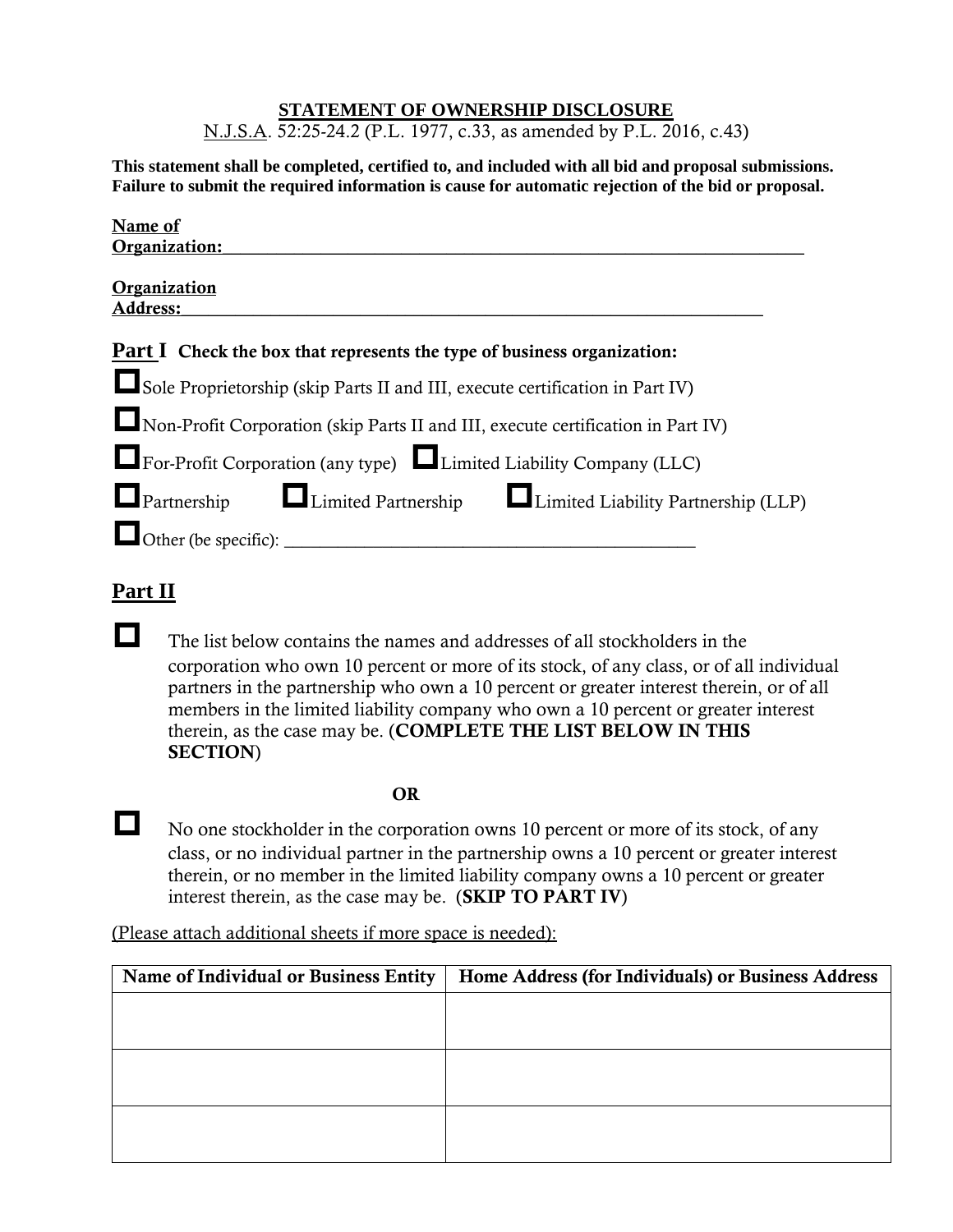## **Part III DISCLOSURE OF 10% OR GREATER OWNERSHIP IN THE STOCKHOLDERS, PARTNERS OR LLC MEMBERS LISTED IN PART II**

**If a bidder has a direct or indirect parent entity which is publicly traded, and any person holds a 10 percent or greater beneficial interest in the publicly traded parent entity as of the last annual federal Security and Exchange Commission (SEC) or foreign equivalent filing,** ownership disclosure can be met by providing links to the website(s) containing the last annual filing(s) with the federal Securities and Exchange Commission (or foreign equivalent) that contain the name and address of each person holding a 10% or greater beneficial interest in the publicly traded parent entity, along with the relevant page numbers of the filing(s) that contain the information on each such person. **Attach additional sheets if more space is needed**.

| Website (URL) containing the last annual SEC (or foreign equivalent) filing | $\vert$ Page #'s |
|-----------------------------------------------------------------------------|------------------|
|                                                                             |                  |
|                                                                             |                  |
|                                                                             |                  |

**Please list** the names and addresses of each stockholder, partner or member owning a 10 percent or greater interest in any corresponding corporation, partnership and/or limited liability company (LLC) listed in Part II **other than for any publicly traded parent entities referenced above**. The disclosure shall be continued until names and addresses of every noncorporate stockholder, and individual partner, and member exceeding the 10 percent ownership criteria established pursuant to N.J.S.A. 52:25-24.2 has been listed. **Attach additional sheets if more space is needed.**

| Stockholder/Partner/Member and<br>Corresponding Entity Listed in Part II | Home Address (for Individuals) or Business<br><b>Address</b> |
|--------------------------------------------------------------------------|--------------------------------------------------------------|
|                                                                          |                                                              |
|                                                                          |                                                              |
|                                                                          |                                                              |
|                                                                          |                                                              |
|                                                                          |                                                              |

## **Part IV Certification**

I, being duly sworn upon my oath, hereby represent that the foregoing information and any attachments thereto to the best of my knowledge are true and complete. I acknowledge: that I am authorized to execute this certification on behalf of the bidder/proposer; that the Borough of Matawan is relying on the information contained herein and that I am under a continuing obligation from the date of this certification through the completion of any contracts with the Borough of Matawan to notify the Borough of Matawan in writing of any changes to the information contained herein; that I am aware that it is a criminal offense to make a false statement or misrepresentation in this certification, and if I do so, I am subject to criminal prosecution under the law and that it will constitute a material breach of my agreement(s) with the, permitting the Borough of Matawan to declare any contract(s) resulting from this certification void and unenforceable.

| Full Name<br>(Print): | Title: |  |
|-----------------------|--------|--|
| Signature:            | Date:  |  |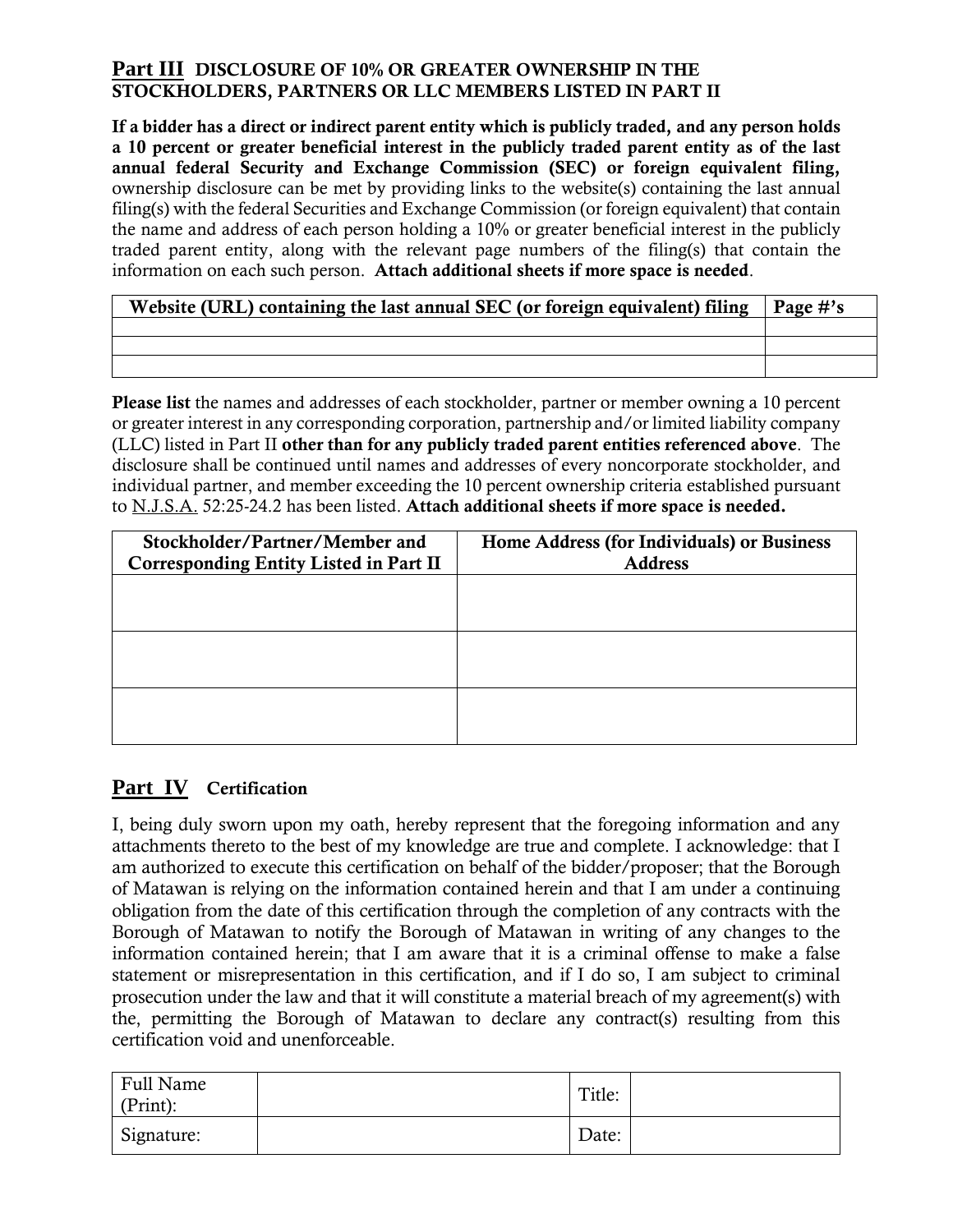#### **STOCKHOLDER DISCLOSURE CERTIFICATION This Statement Shall Be Included with Bid Submission**

#### **Name of Business**

- $\Box$  I certify that the list below contains the names and home addresses of all stockholders holding 10% or more of the issued and outstanding stock of the undersigned.
	- **OR**
- $\Box$  I certify that no one stockholder owns 10% or more of the issued and outstanding stock of the undersigned.

If a corporation owns all or part of the stock of the corporation or partnership submitting the bid, then the statement shall include a list of the stockholders who own 10% or more of the stock of any class of that owning coporation. If no one owns 10% or more stock, attest to that.

#### **Check the box that represents the type of business organization:**

| $\blacksquare$ Partnership        | $\blacksquare$ Corporation             | <b>□Sole Proprietorship</b>          |
|-----------------------------------|----------------------------------------|--------------------------------------|
| <b>ILimited Partnership</b>       | <b>Example 3</b> Liability Corporation | $\Box$ Limited Liability Partnership |
| <b>□</b> Subchapter S Corporation |                                        |                                      |

#### **Sign and notarize the form below, and, if necessary, complete the stockholder list below.**

| Stockholders:                                                                                    |                                                                                                                                    |
|--------------------------------------------------------------------------------------------------|------------------------------------------------------------------------------------------------------------------------------------|
|                                                                                                  |                                                                                                                                    |
|                                                                                                  |                                                                                                                                    |
| <u> 1989 - Johann Stoff, amerikansk politiker (d. 1989)</u>                                      | <u> 1989 - Johann Stoff, amerikansk politiker (d. 1989)</u>                                                                        |
|                                                                                                  |                                                                                                                                    |
|                                                                                                  |                                                                                                                                    |
| <u> 1989 - Johann Stoff, amerikansk politiker (d. 1989)</u>                                      | <u> 1989 - Johann John Stone, markin sanadi amerikan bahasa dalam pengaran sebagai pengaran sebagai pengaran seba</u>              |
|                                                                                                  |                                                                                                                                    |
|                                                                                                  |                                                                                                                                    |
|                                                                                                  |                                                                                                                                    |
| Subscribed and sworn before me this <u>separator</u> day of<br>$\frac{1}{2}$ , 2 $\frac{1}{2}$ . | <u> 1989 - Johann Harry Harry Harry Harry Harry Harry Harry Harry Harry Harry Harry Harry Harry Harry Harry Harry</u><br>(Affiant) |
| (Notary Public)                                                                                  | (Print name & title of affiant)                                                                                                    |
| My Commission expires:                                                                           |                                                                                                                                    |
|                                                                                                  | (Corporate Seal)                                                                                                                   |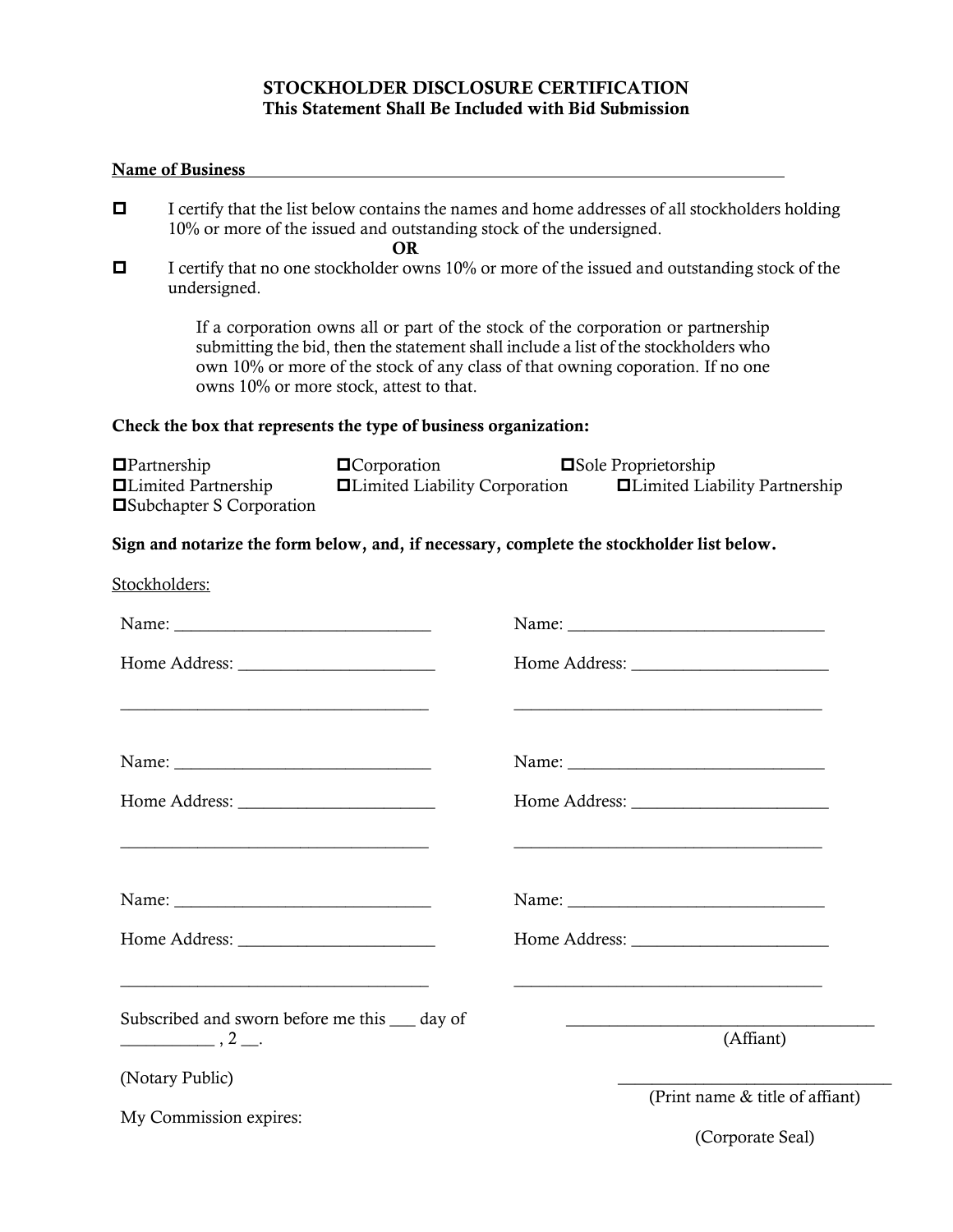### **AFFIRMATIVE ACTION COMPLIANCE NOTICE N.J.S.A. 10:5-31 and N.J.A.C. 17:27**

### **GOODS AND SERVICES CONTRACTS (INCLUDING PROFESSIONAL SERVICES)**

This form is a summary of the successful bidder's requirement to comply with the requirements of N.J.S.A. 10:5-31 and N.J.A.C. 17:27-1 et seq.

The successful bidder shall submit to the public agency, after notification of award but prior to execution of this contract, one of the following three documents as forms of evidence:

> (a) A photocopy of a valid letter that the contractor is operating under an existing Federally approved or sanctioned affirmative action program (good for one year from the date of the letter);

(b) A photocopy of a Certificate of Employee Information Report approval, issued in accordance with N.J.A.C. 17:27-4;

OR

(c) A photocopy of an Employee Information Report (Form AA302) provided by the Division and distributed to the public agency to be completed by the contractor in accordance with N.J.A.C. 17:27-4.

The successful vendor may obtain the Affirmative Action Employee Information Report (AA302) from the contracting unit during normal business hours.

The successful vendor(s) must submit the copies of the AA302 Report to the Division of Contract Compliance and Equal Employment Opportunity in Public Contracts (Division). The Public Agency copy is submitted to the public agency, and the vendor copy is retained by the vendor.

The undersigned vendor certifies that he/she is aware of the commitment to comply with the requirements of N.J.S.A. 10:5-31 and N.J.A.C. 17:27.1 et seq. and agrees to furnish the required forms of evidence.

The undersigned vendor further understands that his/her bid shall be rejected as nonresponsive if said contractor fails to comply with the requirements of N.J.S.A. 10:5-31 and N.J.A.C. 17:27-1 et seq.

| COMPANY:    | SIGNATURE: |
|-------------|------------|
| PRINT NAME: | TITLE:     |

DATE: \_\_\_\_\_\_\_\_\_\_\_\_\_\_\_\_\_\_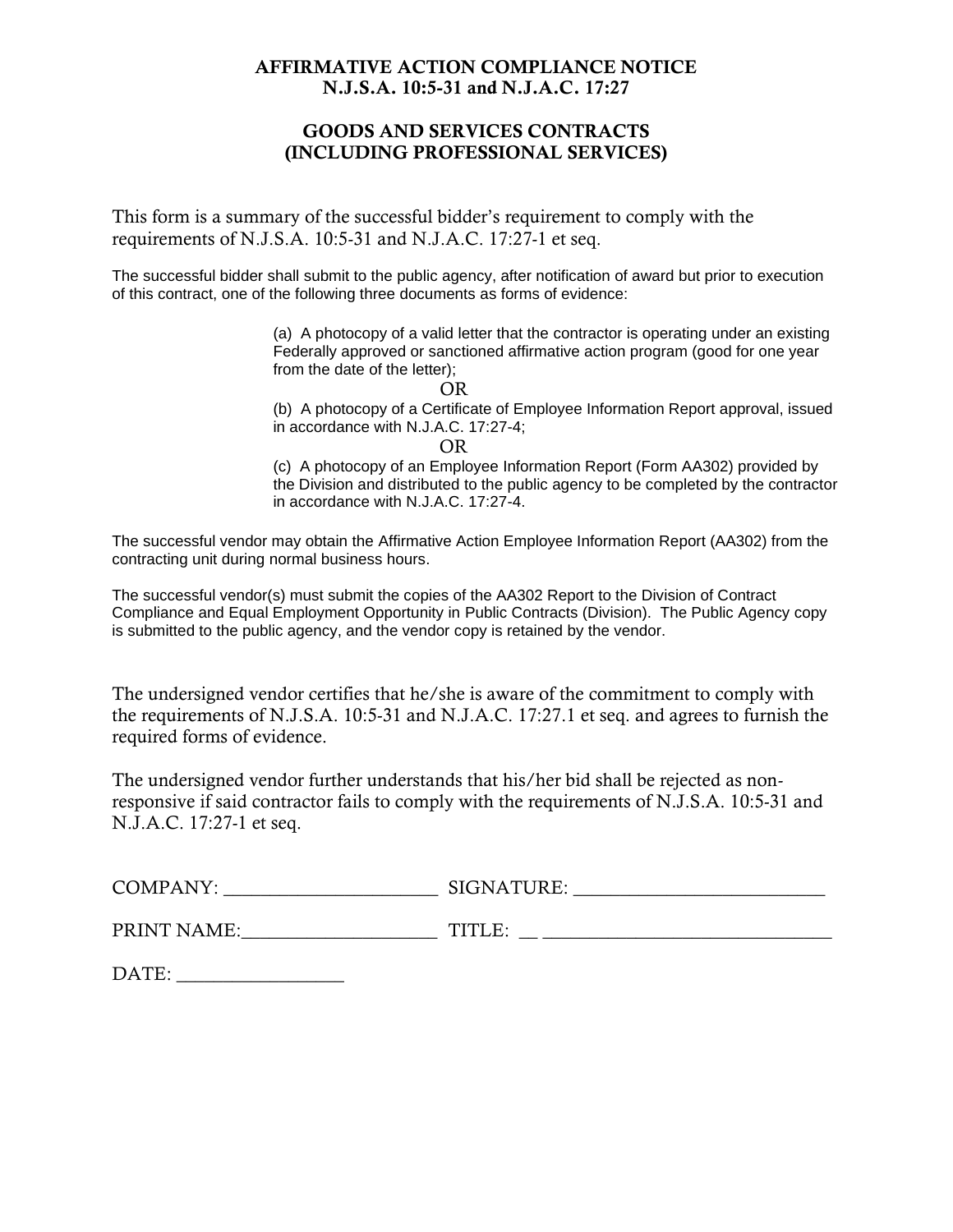### **EXHIBIT A**

## **MANDATORY EQUAL EMPLOYMENT OPPORTUNITY LANGUAGE N.J.S.A. 10:5-31 et seq. (P.L. 1975, C. 127) N.J.A.C. 17:27**

## **GOODS, PROFESSIONAL SERVICE AND GENERAL SERVICE CONTRACTS**

During the performance of this contract, the contractor agrees as follows:

The contractor or subcontractor, where applicable, will not discriminate against any employee or applicant for employment because of age, race, creed, color, national origin, ancestry, marital status, affectional or sexual orientation, gender identity or expression, disability, nationality or sex. Except with respect to affectional or sexual orientation and gender identity or expression, the contractor will take affirmative action to ensure that such applicants are recruited and employed, and that employees are treated during employment, without regard to their age, race, creed, color, national origin, ancestry, marital status, affectional or sexual orientation, gender identity or expression, disability, nationality or sex. Such action shall include, but not be limited to the following: employment, upgrading, demotion, or transfer; recruitment or recruitment advertising; layoff or termination; rates of pay or other forms of compensation; and selection for training, including apprenticeship. The contractor agrees to post in conspicuous places, available to employees and applicants for employment, notices to be provided by the Public Agency Compliance Officer setting forth provisions of this nondiscrimination clause.

The contractor or subcontractor, where applicable will, in all solicitations or advertisements for employees placed by or on behalf of the contractor, state that all qualified applicants will receive consideration for employment without regard to age, race, creed, color, national origin, ancestry, marital status, affectional or sexual orientation, gender identity or expression, disability, nationality or sex.

The contractor or subcontractor, where applicable, will send to each labor union or representative or workers with which it has a collective bargaining agreement or other contract or understanding, a notice, to be provided by the agency contracting officer advising the labor union or workers' representative of the contractor's commitments under this act and shall post copies of the notice in conspicuous places available to employees and applicants for employment.

The contractor or subcontractor, where applicable, agrees to comply with any regulations promulgated by the Treasurer pursuant to N.J.S.A. 10:5-31 et seq., as amended and supplemented from time to time and the Americans with Disabilities Act.

The contractor or subcontractor agrees to make good faith efforts to employ minority and women workers consistent with the applicable county employment goals established in accordance with N.J.A.C. l7:27-5.2, or a binding determination of the applicable county employment goals determined by the Division, pursuant to N.J.A.C. 17:27-5.2.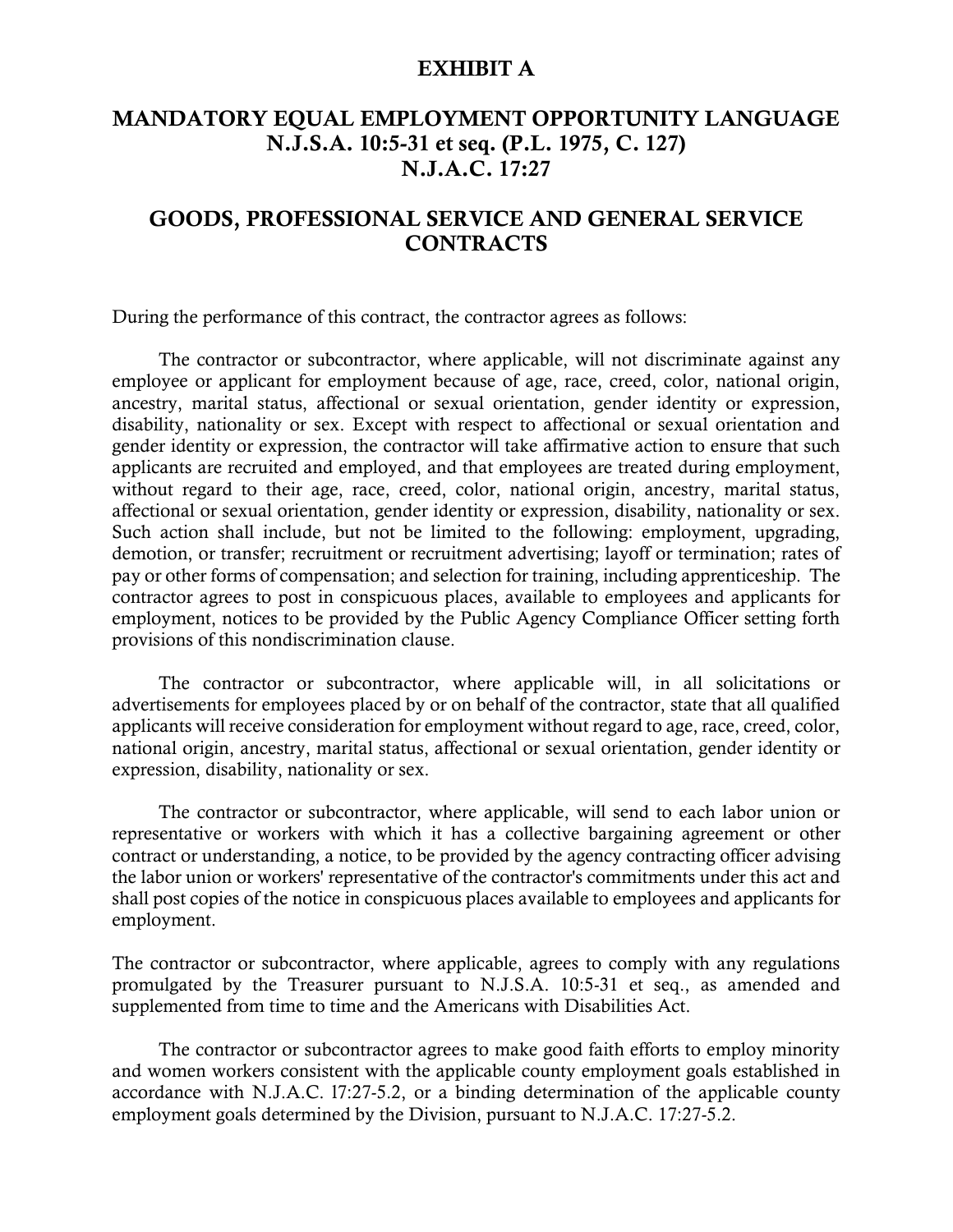The contractor or subcontractor agrees to inform in writing its appropriate recruitment agencies including, but not limited to, employment agencies, placement bureaus, colleges, universities, labor unions, that it does not discriminate on the basis of age, creed, color, national origin, ancestry, marital status, affectional or sexual orientation, gender identity or expression, disability, nationality or sex, and that it will discontinue the use of any recruitment agency which engages in direct or indirect discriminatory practices.

The contractor or subcontractor agrees to revise any of its testing procedures, if necessary, to assure that all personnel testing conforms with the principles of job-related testing, as established by the statutes and court decisions of the State of New Jersey and as established by applicable Federal law and applicable Federal court decisions.

In conforming with the applicable employment goals, the contractor or subcontractor agrees to review all procedures relating to transfer, upgrading, downgrading and layoff to ensure that all such actions are taken without regard to age, creed, color, national origin, ancestry, marital status, affectional or sexual orientation, gender identity or expression, disability, nationality or sex, consistent with the statutes and court decisions of the State of New Jersey, and applicable Federal law and applicable Federal court decisions.

The contractor shall submit to the public agency, after notification of award but prior to execution of a goods and services contract, one of the following three documents:

Letter of Federal Affirmative Action Plan Approval

Certificate of Employee Information Report

Employee Information Report Form AA302

The contractor and its subcontractors shall furnish such reports or other documents to the Div. of Contract Compliance & EEO as may be requested by the office from time to time in order to carry out the purposes of these regulations, and public agencies shall furnish such information as may be requested by the Div. of Contract Compliance & EEO for conducting a compliance investigation pursuant to **Subchapter 10 of the Administrative Code at N.J.A.C. 17:27**.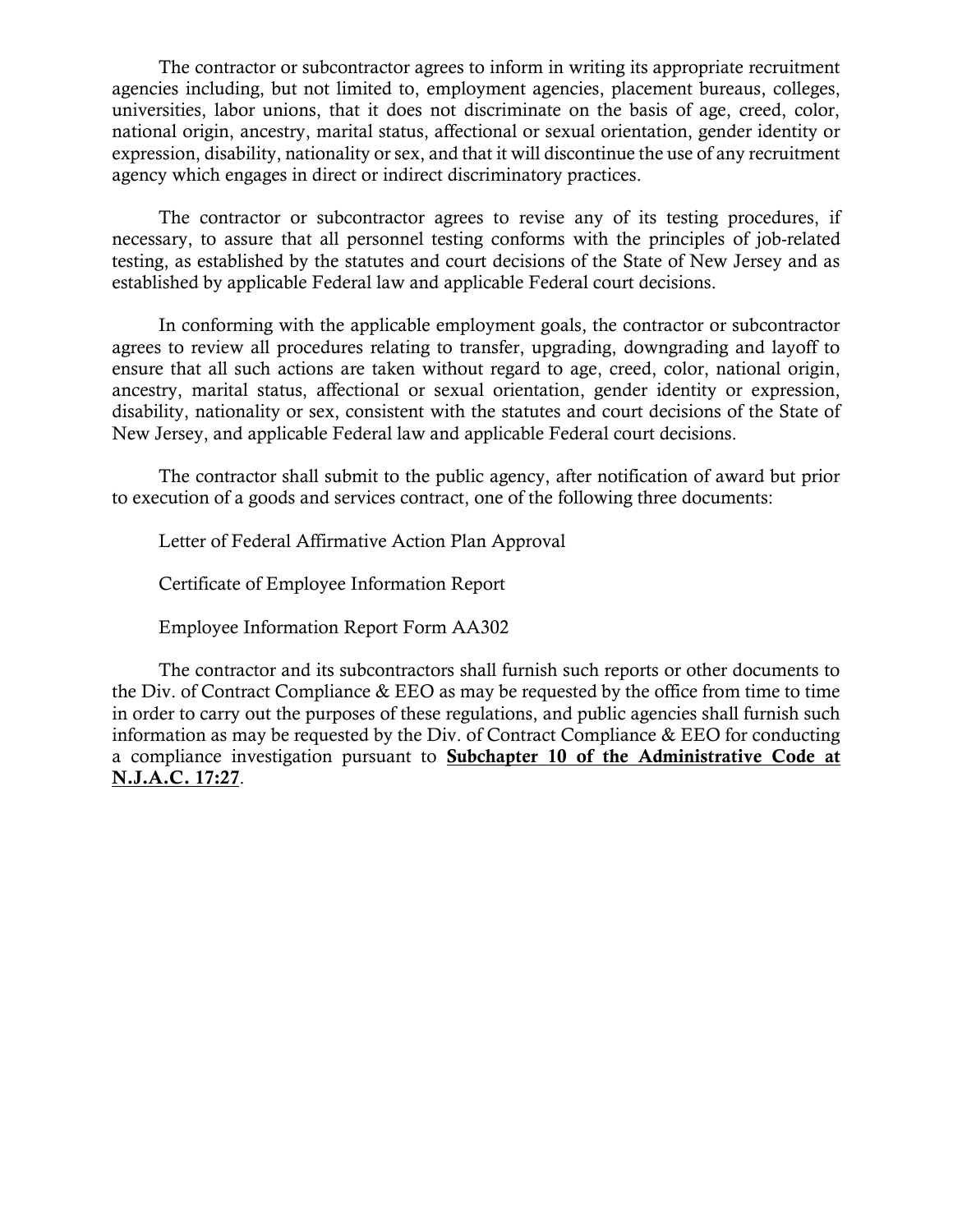#### **APPENDIX A AMERICANS WITH DISABILITIES ACT OF 1990 Equal Opportunity for Individuals with Disability**

The contractor and the \_\_\_\_\_\_\_\_\_\_\_\_\_ of \_\_\_\_\_\_\_\_\_\_\_\_\_\_\_, (hereafter "owner") do hereby agree that the provisions of Title 11 of the Americans With Disabilities Act of 1990 (the "Act") *(42 U.S.C. S121 01* et seq.), which prohibits discrimination on the basis of disability by public entities in all services, programs, and activities provided or made available by public entities, and the rules and regulations promulgated pursuant there unto, are made a part of this contract. In providing any aid, benefit, or service on behalf of the owner pursuant to this contract, the contractor agrees that the performance shall be in strict compliance with the Act. In the event that the contractor, its agents, servants, employees, or subcontractors violate or are alleged to have violated the Act during the performance of this contract, the contractor shall defend the owner in any action or administrative proceeding commenced pursuant to this Act. The contractor shall indemnify, protect, and save harmless the owner, its agents, servants, and employees from and against any and all suits, claims, losses, demands, or damages, of whatever kind or nature arising out of or claimed to arise out of the alleged violation. The contractor shall, at its own expense, appear, defend, and pay any and all charges for legal services and any and all costs and other expenses arising from such action or administrative proceeding or incurred in connection therewith. In any and all complaints brought pursuant to the owner's grievance procedure, the contractor agrees to abide by any decision of the owner which is rendered pursuant to said grievance procedure. If any action or administrative proceeding results in an award of damages against the owner, or if the owner incurs any expense to cure a violation of the ADA which has been brought pursuant to its grievance procedure, the contractor shall satisfy and discharge the same at its own expense.

The owner shall, as soon as practicable after a claim has been made against it, give written notice thereof to the contractor along with full and complete particulars of the claim, If any action or administrative proceeding is brought against the owner or any of its agents, servants, and employees, the *owner shall* expeditiously forward or have forwarded to the contractor every demand, complaint, notice, summons, pleading, or other process received by the owner or its representatives.

It is expressly agreed and understood that any approval by the owner of the services provided by the contractor pursuant to this contract will not relieve the contractor of the obligation to comply with the Act and to defend, indemnify, protect, and save harmless the owner pursuant to this paragraph.

It is further agreed and understood that the owner assumes no obligation to indemnify or save harmless the contractor, its agents, servants, employees and subcontractors for any claim which may arise out of their performance of this Agreement. Furthermore, the contractor expressly understands and agrees that the provisions of this indemnification clause shall in no way limit the contractor's obligations assumed in this Agreement, nor shall they be construed to relieve the contractor from any liability, nor preclude the owner from taking any other actions available to it under any other provisions of the Agreement or otherwise at law.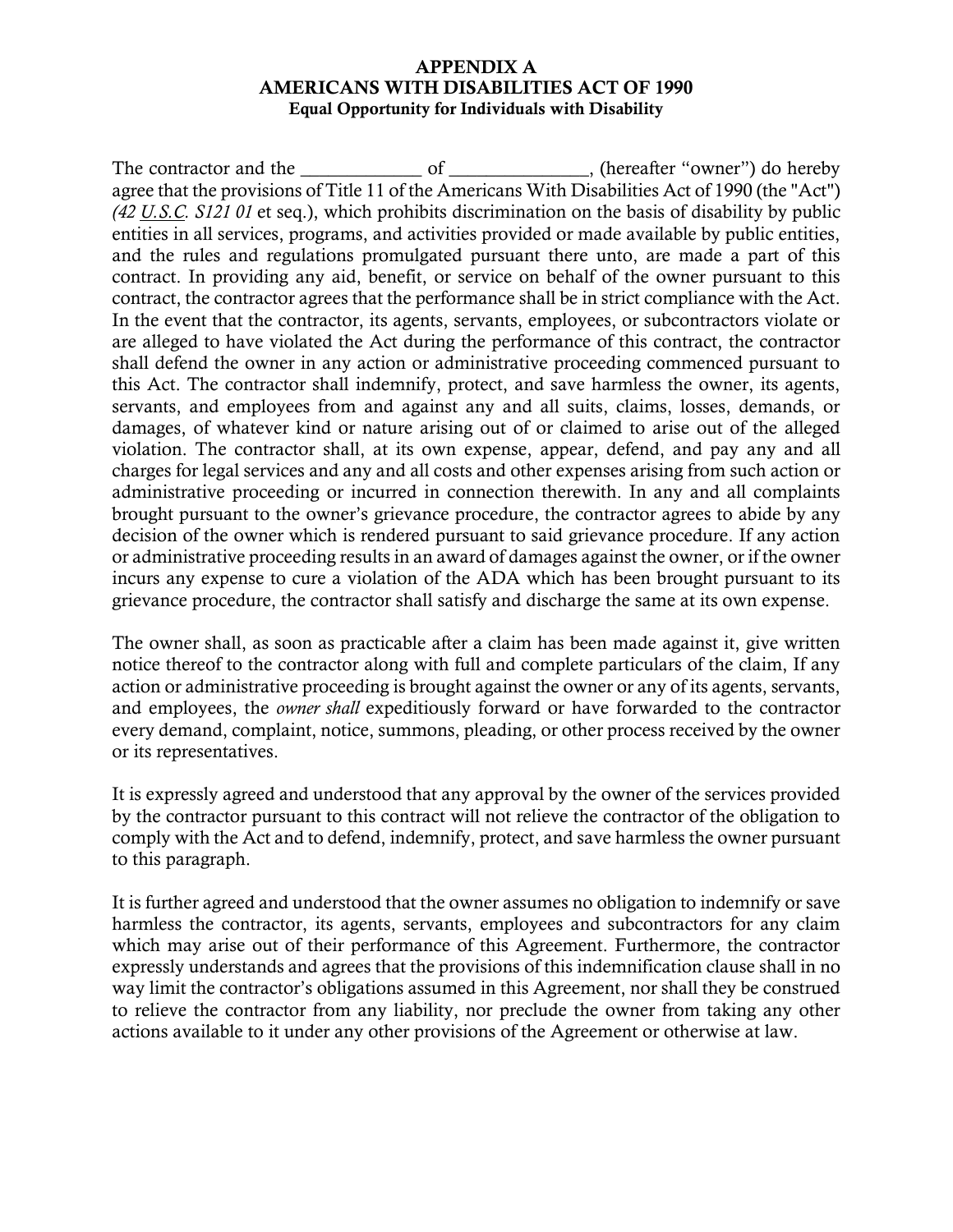

#### **STATE OF NEW JERSEY** DEPARTMENT OF THE TREASURY **DIVISION OF PURCHASE AND PROPERTY**

33 WEST STATE STREET, P.O. BOX 230 TRENTON, NEW JERSEY 08625-0230

#### DISCLOSURE OF INVESTMENT ACTIVITIES IN IRAN FORM

**BID SOLICITATION#:** 

**VENDOR/BIDDER:** 

#### **PART 1 CERTIFICATION** VENDOR/BIDDER MUST COMPLETE PART 1 BY CHECKING ONE OF THE BOXES FAILURE TO CHECK ONE OF THE BOXES WILL RENDER THE PROPOSAL NON-RESPONSIVE

Pursuant to Public Law 2012, c. 25, any person or entity that submits a bid or proposal or otherwise proposes to enter into or renew a contract must complete the certification below to attest, under penalty of perjury, that neither the person nor entity, nor any of its parents, subsidiaries, or affiliates, is identified on the Department of the Treasury's Chapter 25 li completing the below certification. Failure to complete the certification will render a Vendor's/Bidder's proposal non-responsive. If the Director of the Director of the Director of the Director of the Director of the Dire provided by law, rule or contract, including but not limited to, imposing sanctions, seeking compliance, recovering damages, declaring the party in default and seeking debarment or suspension of the party.

#### **CHECK THE APPROPRIATE BOX**

I certify, pursuant to Public Law 2012, c. 25, that neither the Vendor/Bidder listed above nor any of its parents, A subsidiaries, or affiliates is listed on the N.J. Department of the Treasury's list of entities determined to be engaged in prohibited activities in Iran pursuant to P.L. 2012, c. 25 ("Chapter 25 List"). Disregard Part 2 and complete and sign the Certification below.

B. I am unable to certify as above because the Vendor/Bidder and/or one or more of its parents, subsidiaries, or affiliates is listed<br>on the Department's Chapter 25 list. I will provide a detailed, accurate and precise des and complete the Certification below. Failure to provide such information will result in the proposal being rendered as nonresponsive and appropriate penalties, fines and/or sanctions will be assessed as provided by law.

#### PART<sub>2</sub>

#### PLEASE PROVIDE ADDITIONAL INFORMATION RELATED TO INVESTMENT ACTIVITIES IN IRAN

If you checked Box "B" above, provide a detailed, accurate and precise description of the activities of the Vendor/Bidder, or one of its parents,<br>subsidiaries or affiliates, engaged in the investment activities in Iran by

**ENTITY NAME:** RELATIONSHIP TO VENDOR/BIDDER: **DESCRIPTION OF ACTIVITIES: DURATION OF ENGAGEMENT: ANTICIPATED CESSATION DATE:** VENDOR/BIDDER CONTACT NAME: VENDOR/BIDDER CONTACT PHONE No.: Attach Additional Sheets If Necessary.

#### **CERTIFICATION**

I, the undersigned, certify that I am authorized to execute this certification on behalf of the Vendor/Bidder, that the foregoing information and any attachments hereto, to the best of my knowledge are true and complete. I acknowledge that the State of New Jersey is relying on the information contained herein, and that the Vendor/Bidder is under a continuing obligation from the date of this certification through the completion of any contract(s) with the State to notify the State in writing of any changes to the information contained herein; that I am aware that it is a criminal offense to make a false statement or misrepresentation in this certification. If I do so, I will be subject to criminal prosecution under the law, and it will constitute a material breach of my agreement(s) with the State, permitting the State to declare any contract(s) resulting from this certification void and unenforceable.

**Signature** 

OR

Date

**Print Name and Title** 

DPP Rev. 6.19.17

Page 1 of 1